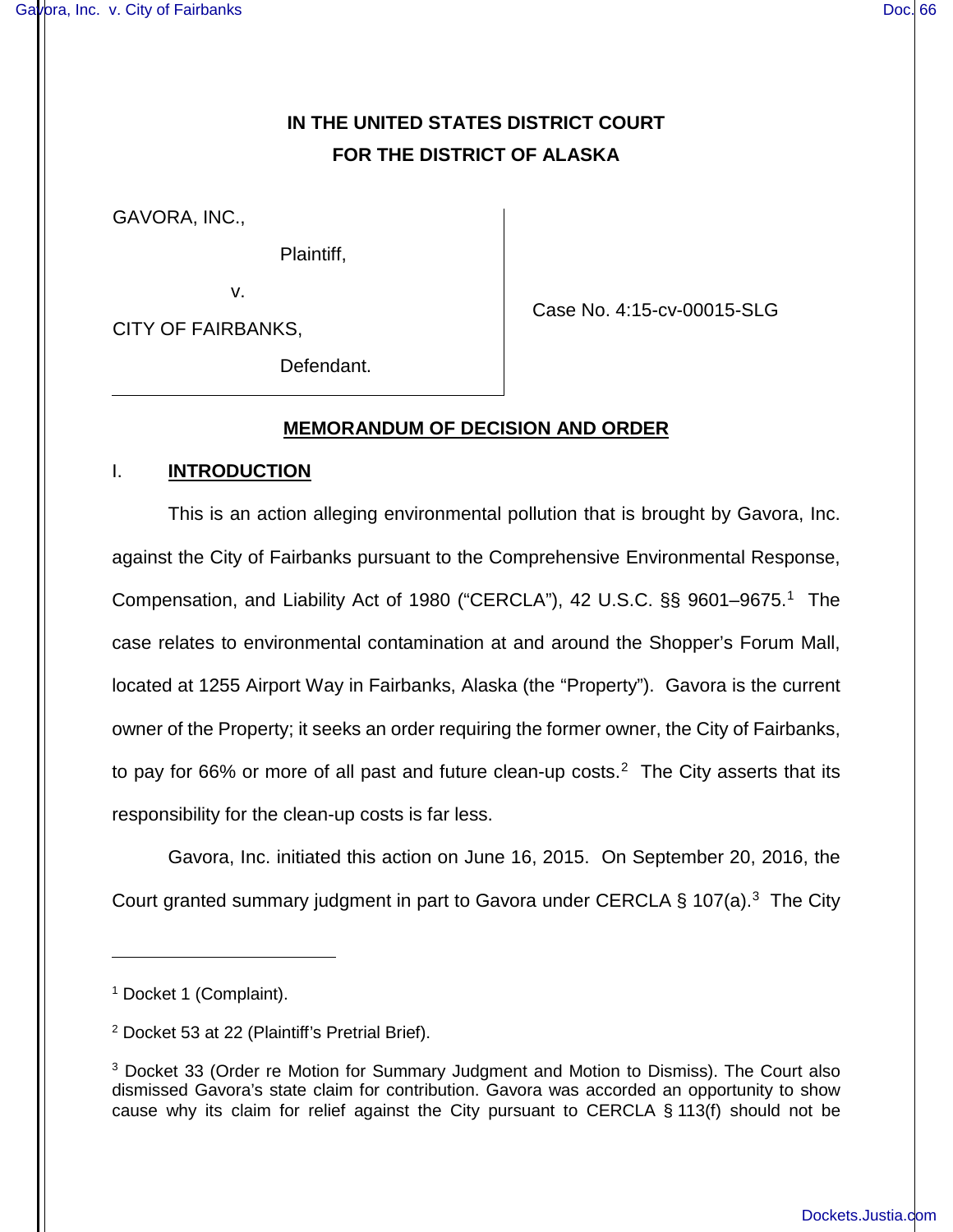then filed an amended answer seeking equitable allocation of past and future response costs at the Property under CERCLA  $\S 113(f)$ .<sup>[4](#page-1-0)</sup> The case proceeded to a four-day bench trial in Fairbanks, Alaska beginning on May 22, 2017.

Federal Rule of Civil Procedure 52(a) provides that "[i]n an action tried on the facts without a jury . . . the Court must find the facts specially and state its conclusions of law separately." Having considered all the testimony, the exhibits admitted into evidence, and the parties' submissions and arguments, the Court now makes the following Findings of Fact and Conclusions of Law and Equity.<sup>[5](#page-1-1)</sup>

## **II. FINDINGS OF FACT**

1. In or around 1938, the City acquired the Property.

2. In 1961, the City leased a portion of the Property to Tice Electric Co. Tice

or a sublessee operated a self-service laundry operation beginning in or around 1961 that operated in the Tice Center that was then located at the north end of the Property. The self-service laundry included coin-operated dry cleaning machines.

3. The self-service laundry operation continued at the Tice Center until approximately 1966.

<sup>1</sup> dismissed.<sup>3</sup> Gavora did not make any showing within the prescribed time. Therefore, and for the reasons stated in the Court's prior order, Gavora's First Claim for Relief for Contribution Pursuant to CERCLA § 113(f) is dismissed with prejudice, for the reasons stated in the Court's prior order.

<span id="page-1-0"></span><sup>4</sup> Docket 37 (Second Amended Answer).

<span id="page-1-1"></span><sup>5</sup> This Memorandum of Decision does not purport to recite all of the evidence submitted and arguments made by the parties. See Fed R. Civ. P. 52(a) Advisory Committee Note ("[T]he judge need only make brief, definite, pertinent findings and conclusions upon the contested matters; there is no necessity for over-elaboration of detail or particularization of facts."). To the extent that any findings of fact constitute conclusions of law, they are adopted as such. To the extent that any conclusions of law constitute findings of fact, they are adopted as such.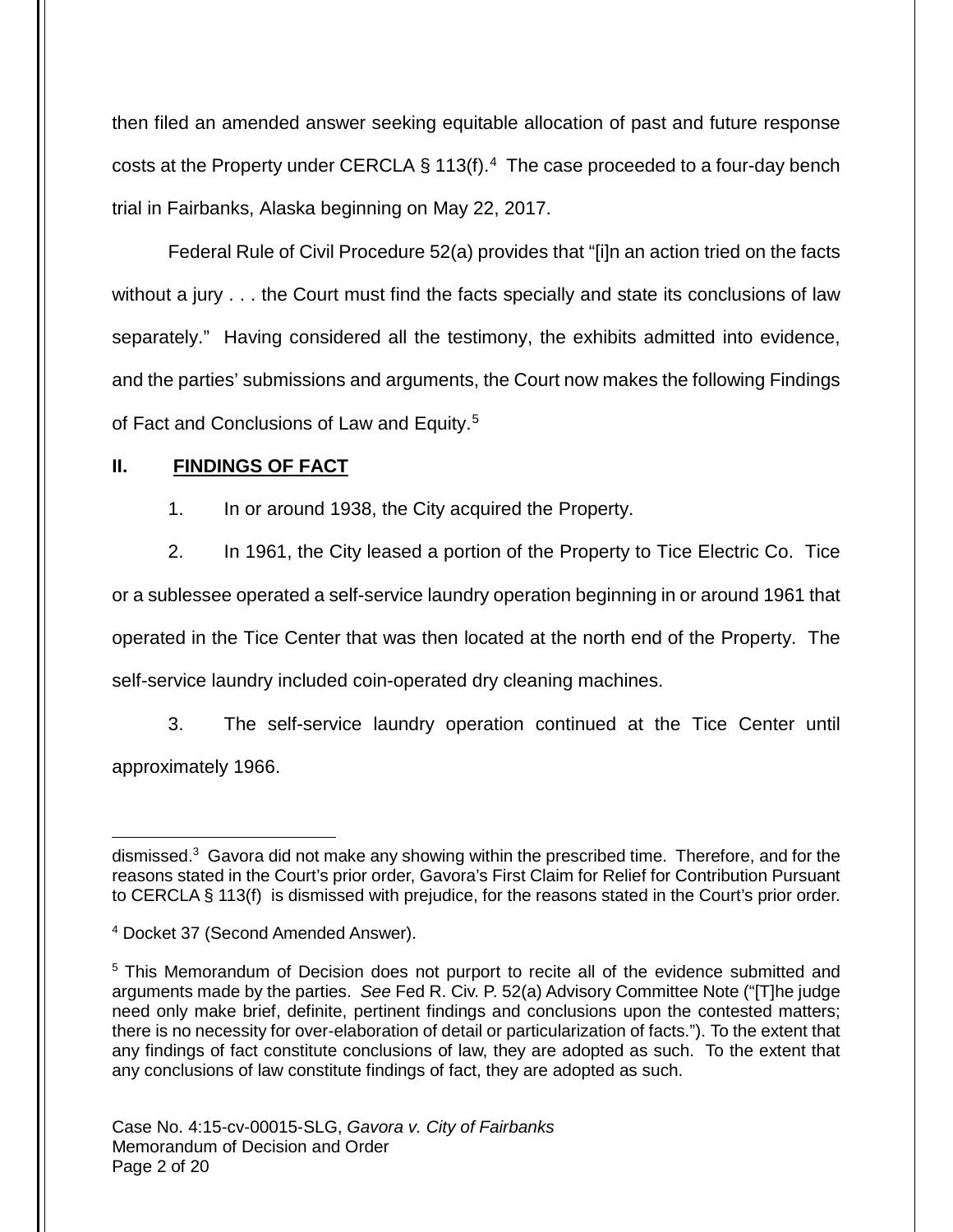4. A laundry operation that included dry cleaning then began shortly thereafter in a former annex building that was then located just south of the former Tice Center location. That operation was in existence when Gavora acquired the master lease in 1976. Gavora had previously acquired all of the shares of the prior master leaseholder, B & B Company, in 1974. (Ex. S).

5. Gavora's lease with the City was valid until 2016. The lease accorded Gavora a contractual right to purchase the Property from the City at fair market value at any time during the term of the lease. (Ex. Q at 4).

6. Beginning in 1976, Gavora subleased part of the Annex building at the southern end of the Property to dry cleaners that operated there until approximately 2001 (or perhaps 2002). (Ex. L). There have been no dry cleaning operations on the Property since that time.

7. At no time did either the City or Gavora conduct dry cleaning operations on the Property. The City owned its utilities between 1961 and 1997 and received property tax revenue for the Property. It also received rent from Gavora. Gavora, in turn, received rent from the dry cleaning operators.

8. PCE (tetrachloroethylene) and TCE (trichloroethylene) are chlorinated solvents and environmental contaminants.

9. Dry cleaning operations may cause PCE and TCE contamination in the groundwater and soil. There is PCE and TCE contamination at the Property, which the Court finds is due to the dry cleaning operations that took place there from 1961 until approximately 2001. A substantial majority of the contamination is due to the dry cleaning operations that were in the Annex from 1976 until 2001. The percentage of the overall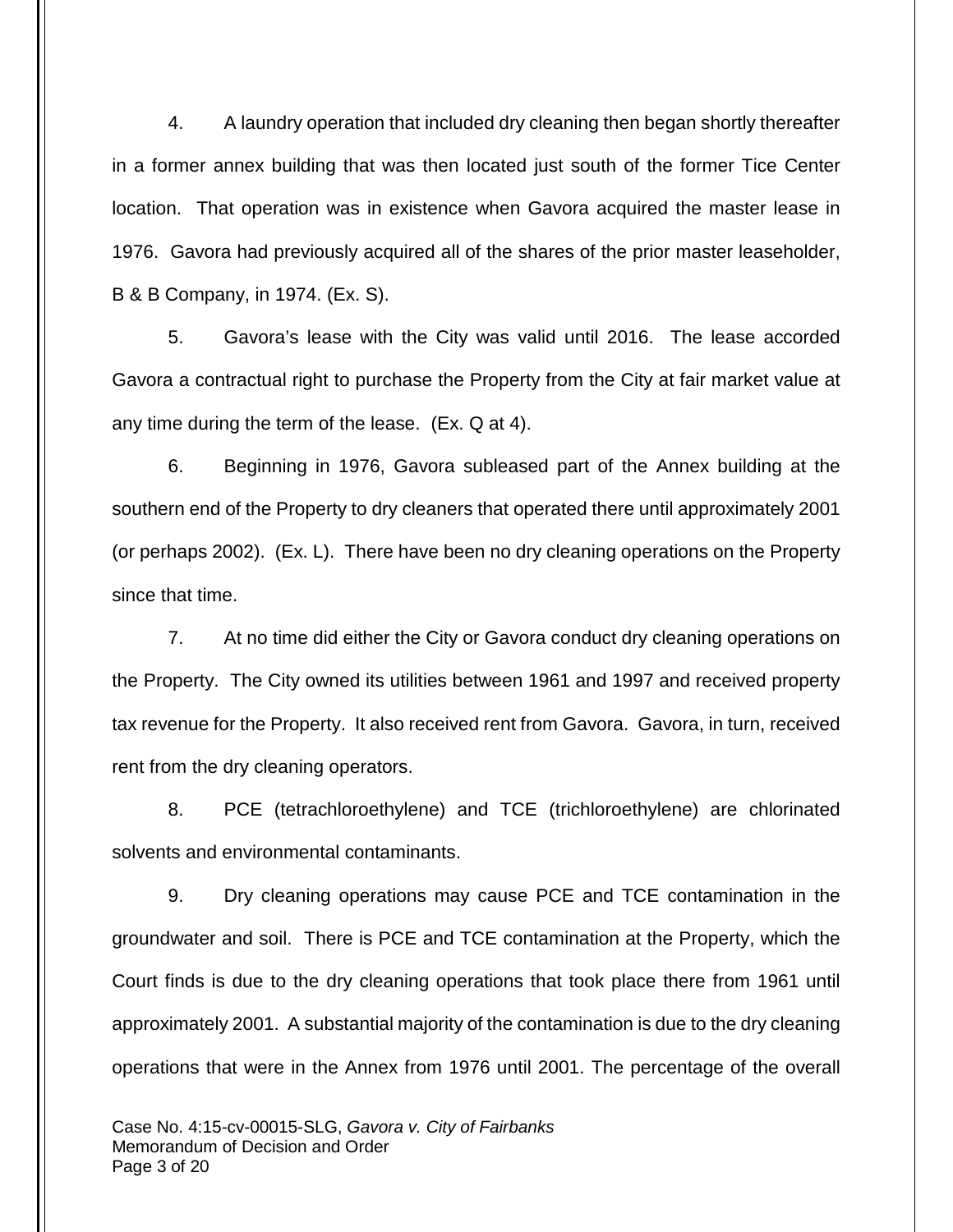contamination that was caused by the Annex operation is not capable of precise quantification. Based on the evidence presented at trial, the Court estimates that between 80% and 90% of the total on-site PCE and TCE contamination was from operations at the Annex from 1976 to approximately 2001.

10. In 1992, PCE and TCE were discovered in the soil and groundwater at Fairview Manor, a large commercial property located north of the Property on the other side of Airport Way. Fairview Manor was owned by the City at that time. (Ex. 6 at 4).

11. The direction of the groundwater flow at the Property is from southeast to northwest.

12. Beginning in the 1990s, the City actively worked with a consultant and the Alaska Department of Environmental Conservation (ADEC) to address the contamination at Fairview Manor. Patrick Smith, the Development Manager for the City of Fairbanks, and Larry Crouder, the City Engineer, were both active participants in that process. To the extent Mr. Smith testified he was not actively involved in that process, the Court found that testimony not credible.

13. In 1999, monitoring wells were installed near the southern edge of the Fairview Manor property, just across the street and downgradient from the Property. The wells demonstrated that the contaminants at the Fairview Manor "originate from an upgradient, off-site source(s)." (Ex. 6 at 4). The City was informed of that fact at that time.

14. The Property is an upgradient off-site location relative to Fairview Manor. At trial, Mr. Smith's testified that he did not know this fact until recently. The Court finds this testimony not credible, given Mr. Smith's long career with the City of Fairbanks, first as the right-of-way manager, and then as the property and development manager.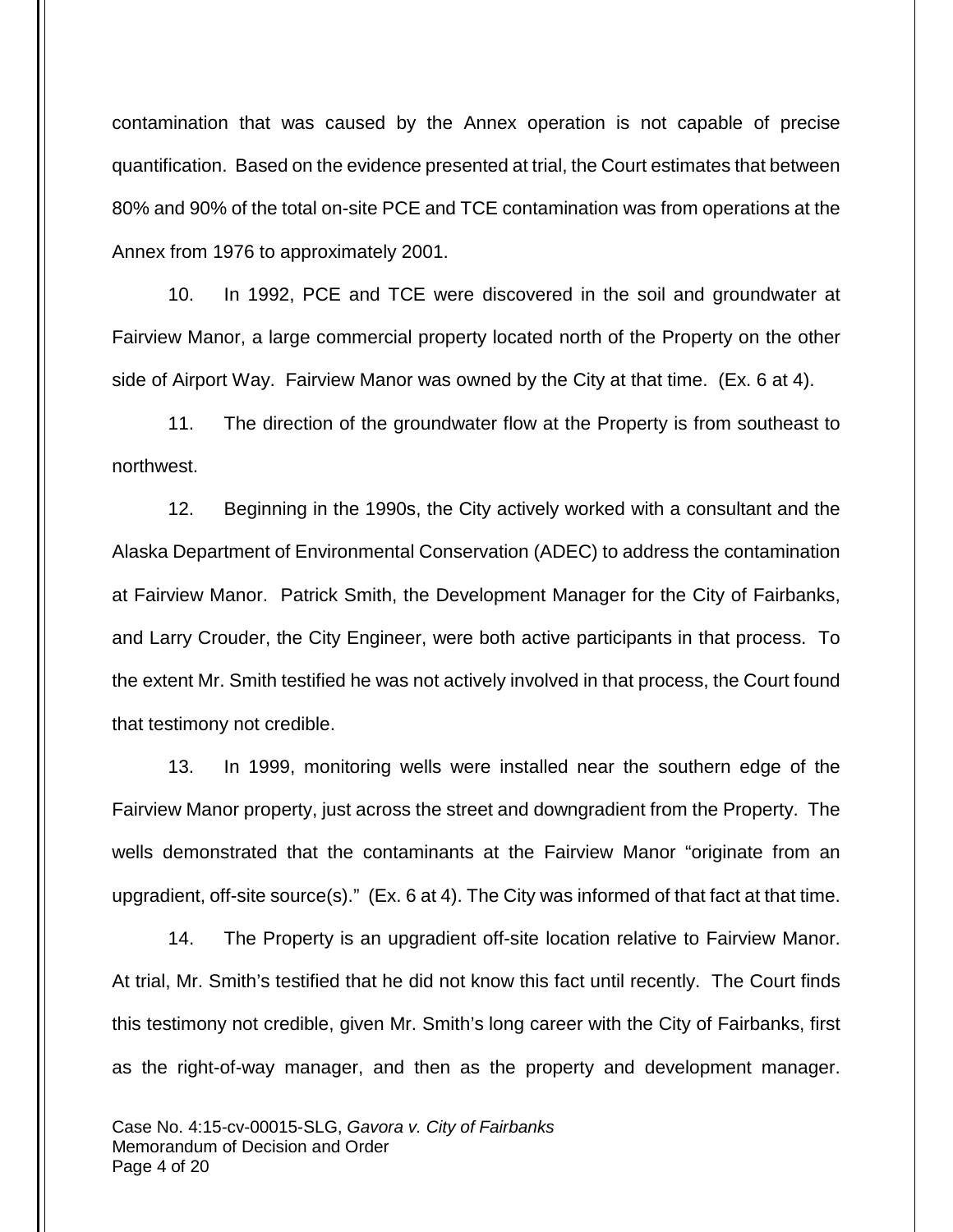Knowledge of underground water movement would appear to be essential in those jobs, particularly with the Chena River flowing directly through Fairbanks, to the north of Fairview Manor.

15. Based upon the Court's consideration of all the evidence presented at trial, the Court finds that in 1999, Pat Smith knew, or at the very least should have known, that it was likely there was PCE and TCE contamination at the Shopper's Forum Property as a result of the longstanding dry cleaning operations at that site and Mr. Smith's knowledge of the PCE and TCE contamination found downgradient to the Property at Fairview Manor.

16. On October 13, 2000, ADEC added the Shopper's Forum Property to its database of contaminated sites. An undated entry in ADEC's file indicated that "assessment and historical review indicate releases have occurred from at least two historic drycleaners that have operated on the property." It also indicated that samples from the Annex at the south end of the Property "detected high concentrations of PCE and TCE in soil and groundwater." And "[t]here appears to have been a smaller release from the former drycleaner located along the north end of the property." (Ex. 13 at 1).

17. In a letter dated March 7, 2001 from ADEC to the City's Fairview Manor consultant, which was copied to City Engineer Larry Crouder, ADEC agreed with the City's consultant that the source of the PCE and TCE contamination at Fairview Manor was from an off-site contaminant source. The letter specifically referenced "the location of a dry cleaning company up-gradient" as a reason for concurring in the City consultant's assessment. (Ex. 8 at 2).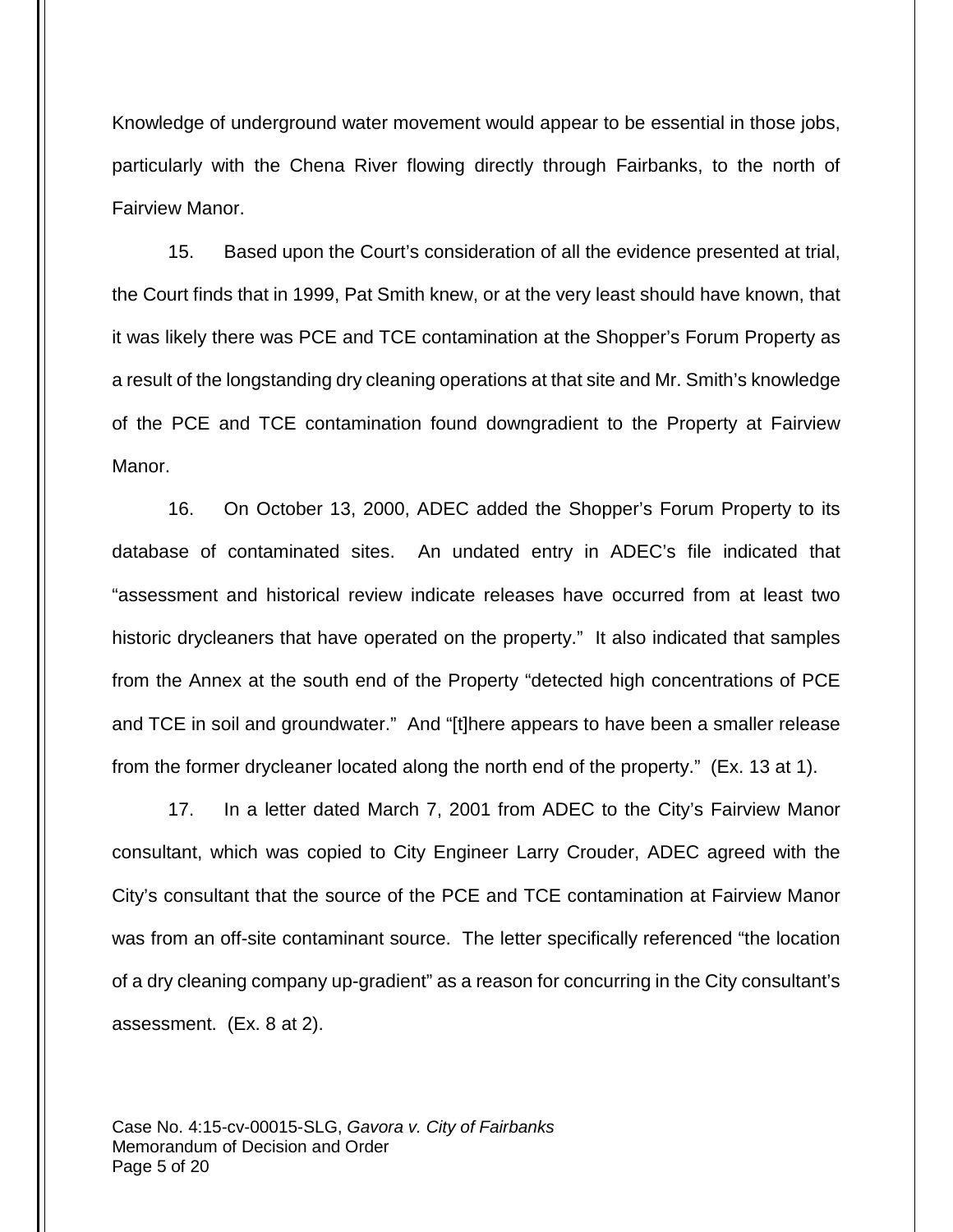18. A letter dated April 19, 2001 from the City's Fairview Manor consultant addressed to the City of Fairbanks, to the attention of Patrick Smith, indicated that Mr. Smith had discussed with the City's consultant on that project that the City might choose not to make public the fact that the City knew that there was PCE/TCE contamination in the area, citing, among other reasons "contractual circumstances and/or concerns." (Ex. 9 at 2). The letter specifically confirmed that there was contamination to the southwest of the Fairview Manor property. The consultant recommended that the "City of Fairbanks should ask to be kept routinely informed of any contamination/remediation projects" regarding "suspected offsite sources" adjacent to the Fairview Manor property. (Ex. 9 at 3).

19. Later that same year, in September 2001, Gavora indicated its intent to exercise its option to purchase the Property from the City. (Ex. 10). Mr. Smith prepared a memorandum to the Mayor regarding the proposal, in which he opined that the City had been subsidizing Gavora because the rent paid by Gavora under the lease was substantially below fair market rent.

20. In a letter dated March 29, 2002 from Gavora to the City's Mayor, Mr. Paul Gavora wrote about the upcoming commercial appraisal that the parties had agreed would be used to value the Property for the intended sale. In that letter, Mr. Gavora noted that "[t]he industry standard for commercial appraisals includes . . . environmental concerns." He stressed that "the instructions provided to MAI appraiser, Mr. King, must be consistent with industry standards and mutually agreed upon." (Ex. Z at 2).

21. Shortly thereafter, the City-retained appraiser valued the Property. Patrick Smith, on behalf of the City of Fairbanks, wrote to the appraiser and directed that "[t]he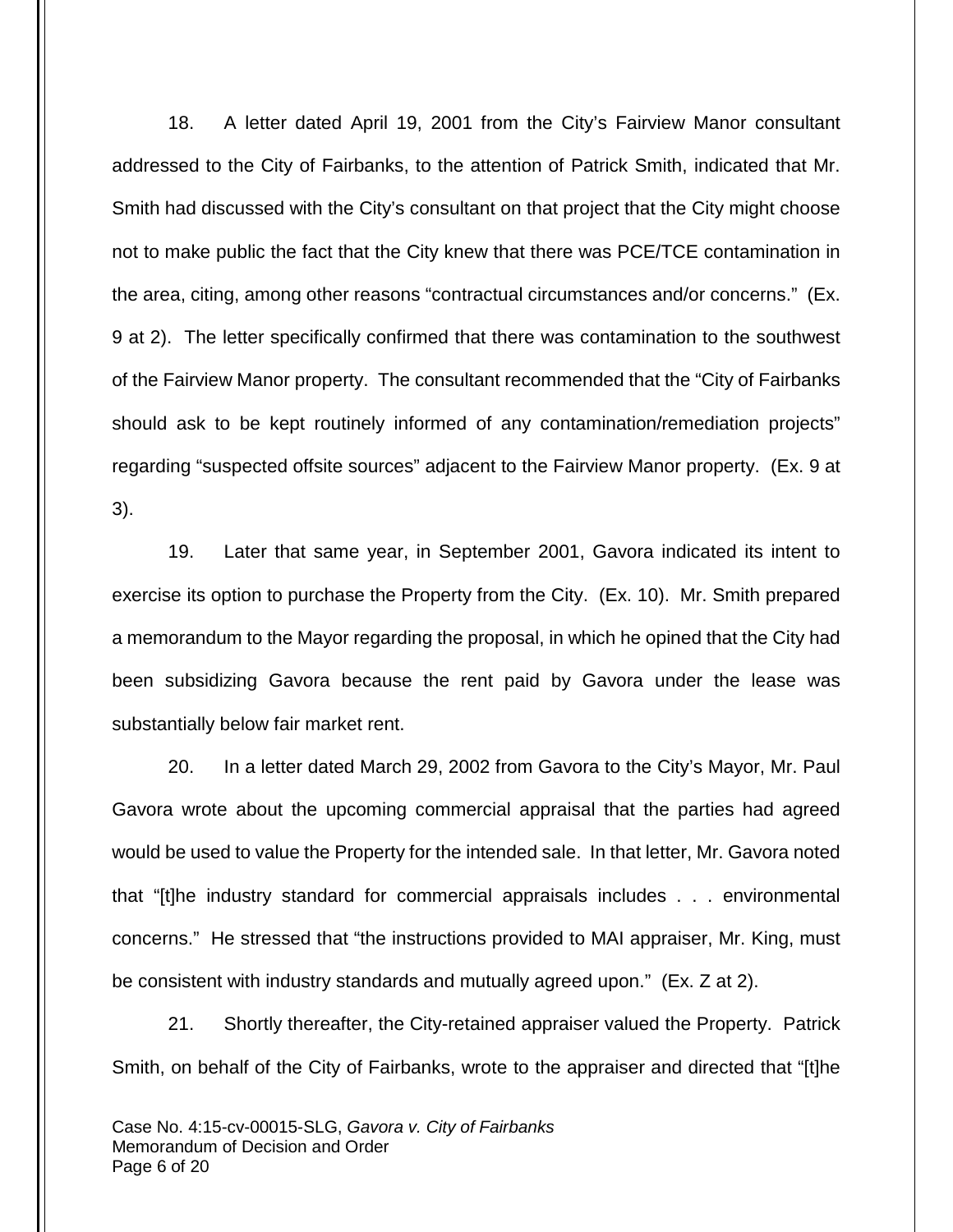appraisal shall be performed under the Uniform Standards of Appraisal Practice" (USPAP). (Ex. AB).

22. In approximately April 2002, Mr. Smith met with the appraiser for approximately half an hour to discuss the Property, but at no time did he advise the appraiser that there was likely environmental contamination at the Property from the dry cleaning operations. The appraiser indicated that he had had "in-depth discussions of the property and valuation issues with Mr. Pat Smith of the City of Fairbanks." (Ex. 11 at 11). The appraisal included "a specific assumption" that there was no environmental contamination on the Property. (Ex. 11 at 13). The USPAP recognizes that appraisers are not experts in detecting environmental contamination and notes that an appraiser "becomes aware of contamination through disclosure by the client." If such a disclosure is made, the USPAP requires an appraiser to identify that fact in the appraisal. (Docket 64-1 at 164–65).

23. In June 2002, ADEC had prepared a Site Characterization Plan for Fairview Manor regarding PCE and TCE as a follow up to the detection of these solvents at that property. The report concluded that the former and current dry cleaners at the Property was one potential source for the contamination at Fairview Manor. It also identified a former service station located to the east of Fairview Manor and the sanitary sewer lines as potential sources. (Ex. 12 at 15).

24. The Real Estate Purchase Agreement for the Property between the City and Gavora was signed on May 14, 2002. The City cooperated with Gavora to expedite the closing, as a result of which Gavora was able to defer \$157,000 in taxes. (Ex. 28).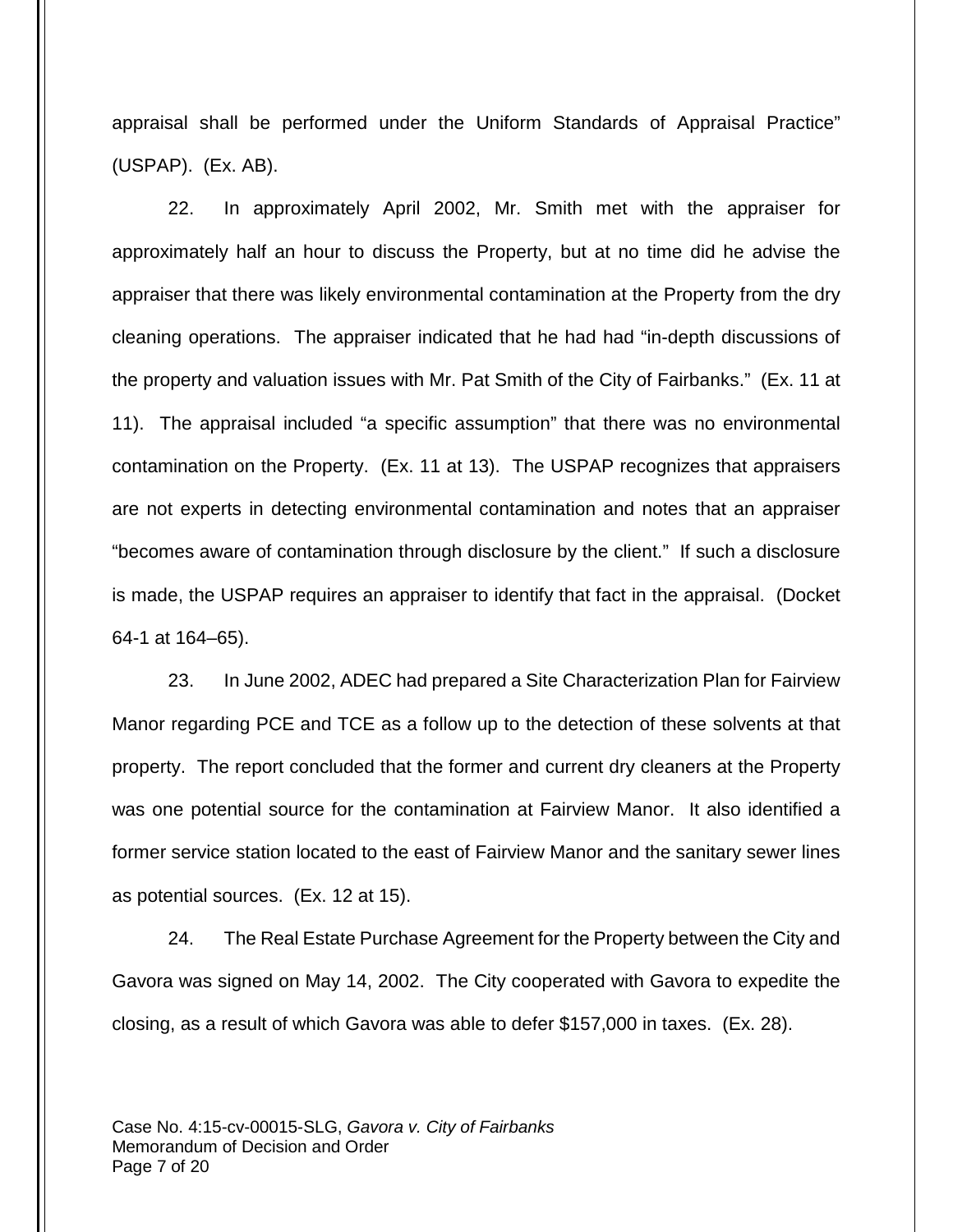25. The Real Estate Purchase Agreement specified that Gavora had done "due diligence" prior to the purchase, and had "inspected the property, [was] familiar with its condition, and accept[ed] same 'as is, where is'." (Ex. AM at 2).

26. The City did not disclose to Gavora the likelihood of environmental contamination in the form of PCEs and TCEs on the Property prior to the sale, although the City knew, or at least should have known, of that likelihood.

27. There was no evidence presented that Gavora had the Property tested for environmental contamination prior to its purchase. It is unclear why Gavora did not take steps to insure that the Property did not have environmental contamination prior to purchasing it.

28. ADEC sent out Potentially Responsible Party (PRP) letters to Gavora, the City, and Tice Electric on June 5, 2009. (Ex. AN). An internal ADEC email written at that time stated "[s]ince we have not linked the contamination to dry-cleaning operations yet, I have not tracked down any of the laundromat operators." (Ex. 15).

29. City Engineer Jackson Fox responded to ADEC's PRP letter on behalf of the City of Fairbanks. He advised ADEC that "Pat Smith [] and I are reviewing all City records related [to] the subject property" in order to respond to ADEC's inquiry as to information regarding contamination at the Property. (Ex. AO). A few weeks later, Mr. Fox advised ADEC that "[n]o records were found regarding potential or existing contamination of the subject property." (Ex. AP at 2). The City did not provide ADEC with any of the documents discussed above regarding contamination at Fairview Manor from an upgradient source.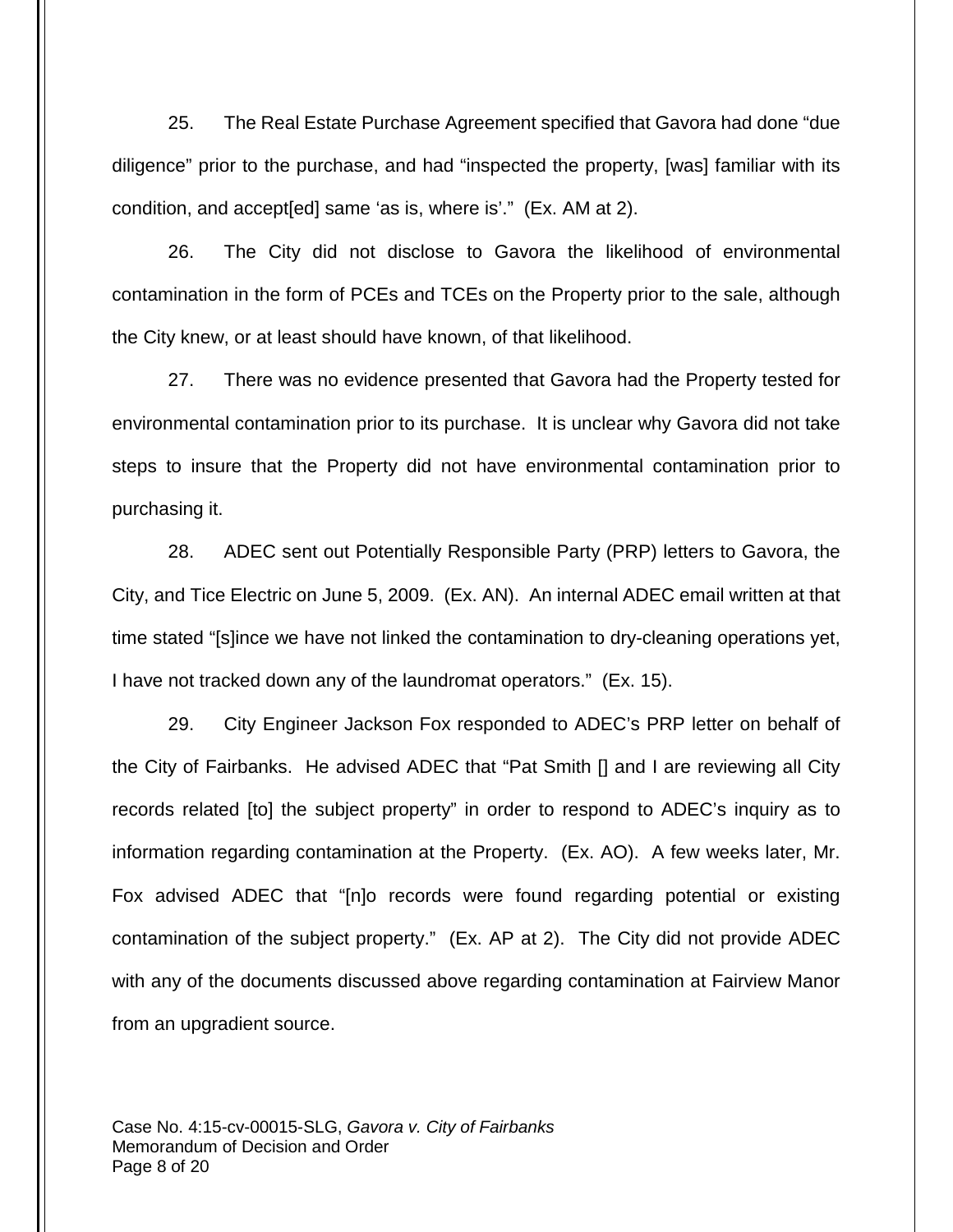30. Gavora retained a consultant to prepare a Site Characterization Report of the Property in August 2010. The consultant found high concentrations of PCE and TCE at levels above the DEC cleanup levels throughout the Property in both the groundwater and in the soil.

31. Gavora did not prove by a preponderance of the evidence that the sewer lines contributed to the Property's contamination.

32. As of March 31, 2017, Gavora has paid Shannon and Wilson the sum of \$112,895.31 for remedial work at the Property. Approximately 70% of that cost was for cleanup work at the Annex; the remaining 30% was for the site as a whole. Other expenses have been incurred by Gavora to the State of Alaska and to certain contractors and Gavora employees for remedial work. (Ex. 26). Excluding legal expenses, Gavora has incurred \$174,081.95 in response costs. (Ex. 2[6](#page-8-0) at 5–6).<sup>6</sup>

33. The City of Fairbank's expert, Edmond Packee, opined that there was insufficient information to determine whether the north end of the Property was a separate source of contamination, or if the contamination in that area is a downgradient extension from the Annex. The Court finds it more likely than not that the north end of the Property and the dry cleaning operations that took place there in the 1960's and 1970's is another source of the contamination, but of a far lesser magnitude than the Annex. (Ex. AZ).

<span id="page-8-0"></span> $6$  Exhibit 26 sets out Gavora's expenses. These include total expenses of \$248,031.45, see Ex. 26 at 6, and total legal expenses of \$73,949.50, see Ex. 26 at 5. At trial there was a reference to legal fees as totaling \$72,569.00, see Ex. 26 at 4, but that total omits the three invoices documented at the top of the next page.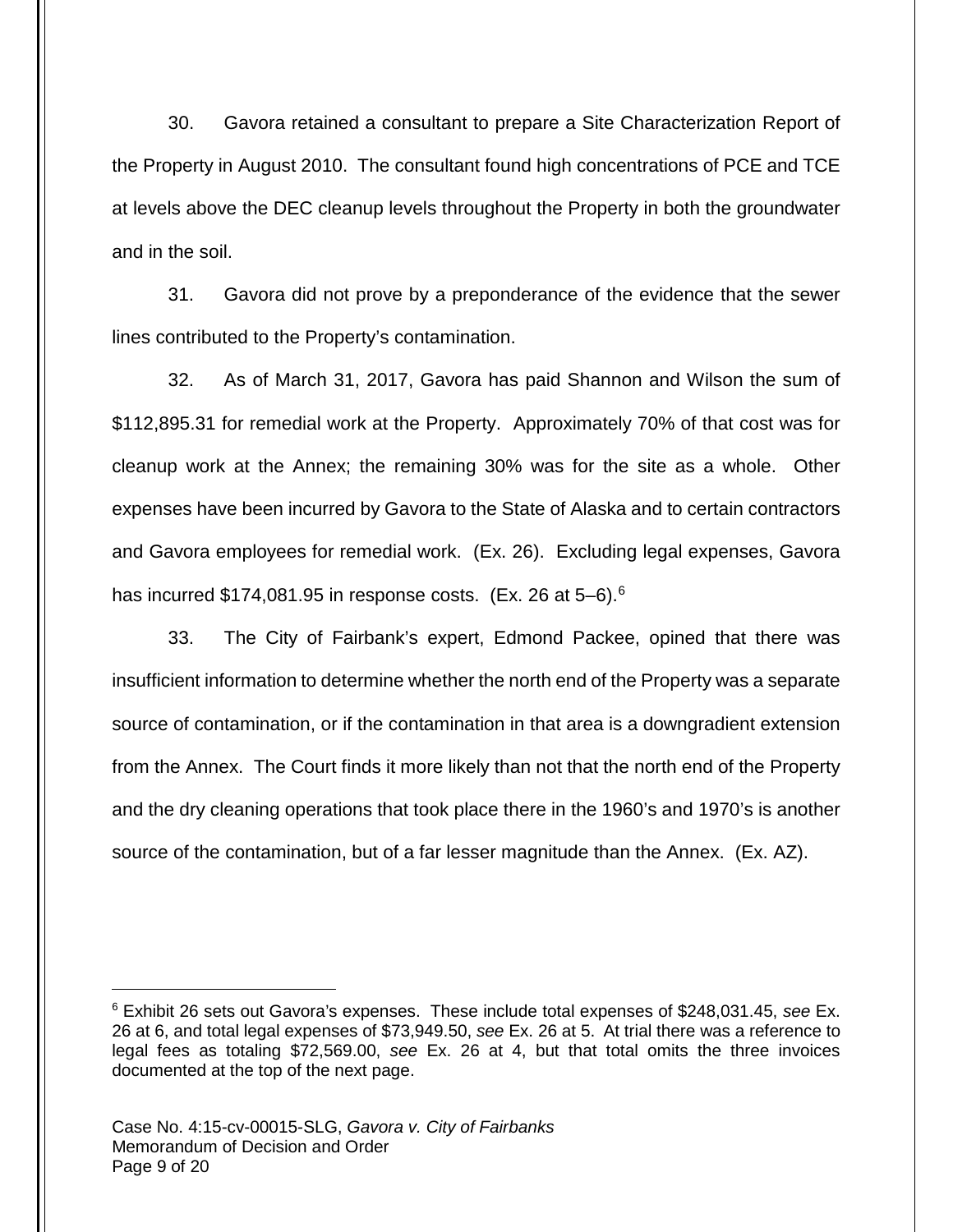#### **III. CONCLUSIONS OF LAW AND EQUITY**

### A. Defendant's Section 107(a) Liability

1. The Comprehensive Environmental Response, Compensation, and Liability Act of 1980<sup>[7](#page-9-0)</sup> ("CERCLA") was enacted "in response to the serious environmental and health risks posed by industrial pollution."<sup>[8](#page-9-1)</sup> Through a complex statutory framework, CERCLA "was intended to promote the timely cleanup of hazardous waste sites, ensure that polluters were held responsible for cleanup efforts, and encourage settlement through specified contribution protection."<sup>[9](#page-9-2)</sup> It imposes strict liability on potentially responsible parties ("PRP") for the cleanup of an environmental hazard, "even if the person did not contribute to the contamination."[10](#page-9-3)

2. Pursuant to Section 107(a) of CERCLA, a private party may recover cleanup costs from a party that bears some responsibility for the release of hazardous materials at the site.<sup>[11](#page-9-4)</sup> The Court previously held, at the summary judgment stage, that the City is jointly and severally liable for the recoverable response costs pursuant to that

<span id="page-9-4"></span><sup>11</sup> See 42 U.S.C. § 9607.

<span id="page-9-0"></span> $7$  Pub. L. No. 96-510, 94 Stat. 2767 (1980), as amended, 42 U.S.C. § 9601 et seq.

<span id="page-9-1"></span><sup>8</sup> Burlington N. & Santa Fe Ry. Co. v. United States, 556 U.S. 599, 602 (2009).

<span id="page-9-2"></span><sup>&</sup>lt;sup>9</sup> Chubb Custom Ins. Co. v. Space Systems/Loral, Inc., 710 F.3d 946, 956 (9th Cir. 2013) (citing Burlington, 556 U.S. at 602).

<span id="page-9-3"></span><sup>&</sup>lt;sup>10</sup> Chubb Custom Ins., 710 F.3d at 957 (citing United States v. Atl. Research Corp., 551 U.S. 128, 136 (2007)).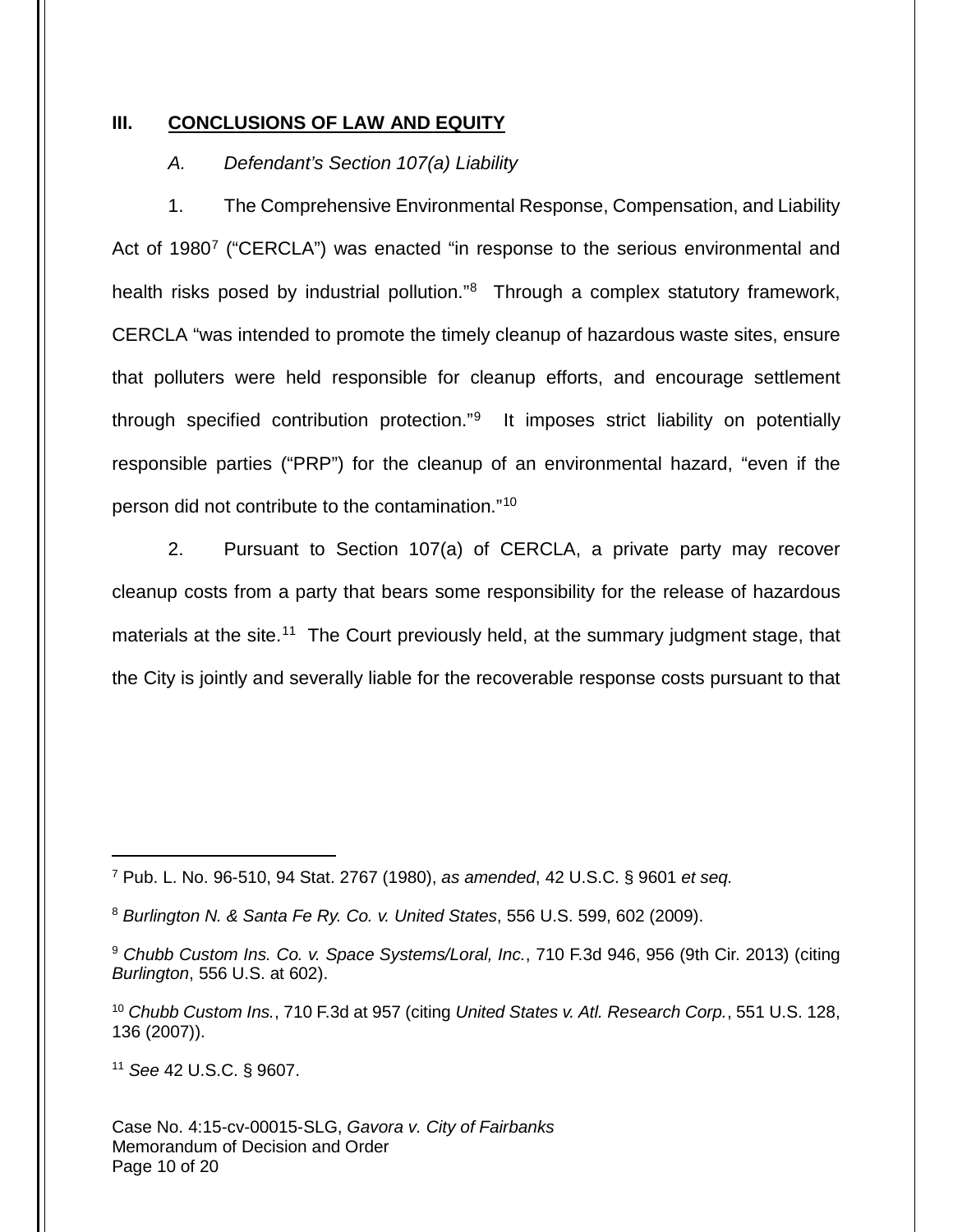section.<sup>[12](#page-10-0)</sup> Gavora's legal fees are not a recoverable expense.<sup>[13](#page-10-1)</sup> All of the other costs incurred as set forth in Exhibit 26 are recoverable, as the Court finds they are necessary response costs consistent with the National Contingency Plan and have been adequately accounted for.[14](#page-10-2)

3. Liability under Section 107(a) is presumptively joint and several, but a "defendant may avoid joint and several liability by establishing that it caused only a divisible portion of the harm—for example, it contributed only a specific part of the hazardous substances that spilled."<sup>[15](#page-10-3)</sup> A party "seeking to avoid joint and several liability bear[s] the burden of proving that a reasonable basis for apportionment exists."<sup>[16](#page-10-4)</sup> At the summary judgment stage, the Court held that the City had presented "no evidence that the harm was divisible" and that it was thus joint and severally liable.<sup>[17](#page-10-5)</sup> But the City subsequently, and without objection, amended its Answer to assert a defense of apportionment.<sup>[18](#page-10-6)</sup> Both parties presented evidence and argument on the matter at trial.

<span id="page-10-0"></span><sup>&</sup>lt;sup>12</sup> See Docket 33 at 16; see also Docket 33 at 10 (citing Carson Harbor Vill., Ltd. v. Unocal Corp., 270 F.3d 863, 870–71 (9th Cir. 2001) (en banc)) (setting forth elements for establishing liability).

<span id="page-10-1"></span><sup>13</sup> Key Tronic Corp. v. United States, 511 U.S. 809, 819 (1994).

<span id="page-10-2"></span><sup>14</sup> Boeing Co. v. Cascade Corp., 207 F.3d 1177, 1186 (9th Cir. 2000).

<span id="page-10-3"></span><sup>&</sup>lt;sup>15</sup> Carson Harbor, 270 F.3d at 871.

<span id="page-10-4"></span> $16$  Burlington, 556 U.S. at 614.

<span id="page-10-5"></span><sup>17</sup> See Docket 33 at 16.

<span id="page-10-6"></span><sup>&</sup>lt;sup>18</sup> See Docket 37 (Second Amended Answer) at 7.

Case No. 4:15-cv-00015-SLG, Gavora v. City of Fairbanks Memorandum of Decision and Order Page 11 of 20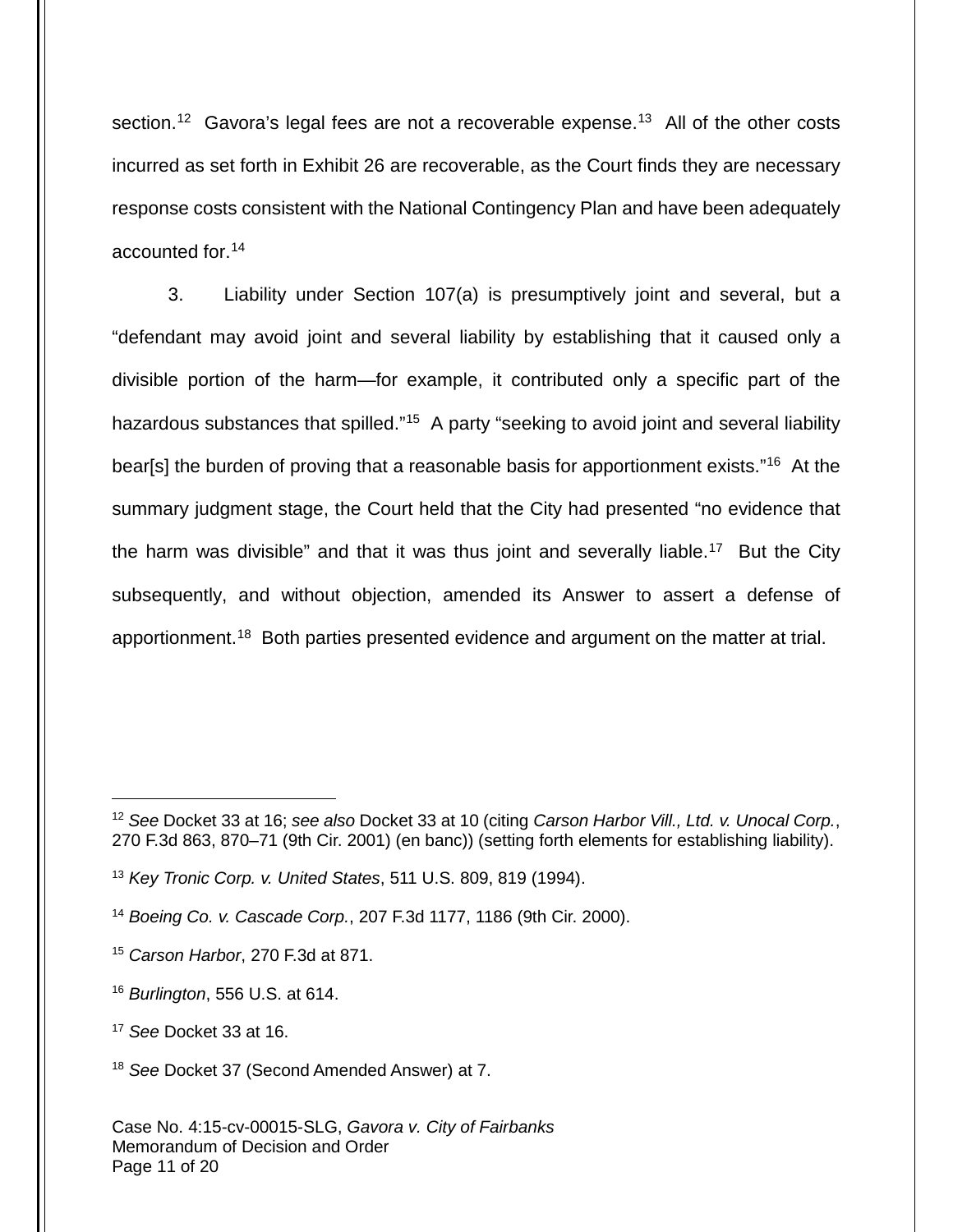4. In determining whether the harm is capable of apportionment, a court does not rely on equitable considerations.<sup>[19](#page-11-0)</sup> Rather, apportionment (sometimes called divisibility) is a "causation-based" analysis that assigns to each party only that portion of the harm each individually caused, using the Restatement (Second) of Torts as guidance.<sup>[20](#page-11-1)</sup> Apportionment need not be precise, so long as there exists a reasonable basis for it, such as "volumetric, chronological, or other types of evidence, including appropriate geographic considerations."<sup>[21](#page-11-2)</sup> Thus, in Burlington, the Supreme Court upheld an apportionment of 9% liability to a landowner who owned only 19% of the parcel where the polluting activities occurred for 45% of the period when polluting activities occurred.<sup>[22](#page-11-3)</sup> The Supreme Court affirmed the district court's apportionment analysis, in which it had multiplied the various percentages.<sup>[23](#page-11-4)</sup>

5. In this case, there is a single parcel at issue, and the dispute is between the current landowner and the prior landowner. Neither party itself operated a dry cleaning

<span id="page-11-0"></span><sup>&</sup>lt;sup>19</sup> Burlington, 556 U.S. at 615 n.9.

<span id="page-11-1"></span><sup>&</sup>lt;sup>20</sup> Burlington, 556 U.S. at 614 (citing Restatement (Second) of Torts § 443A)

<span id="page-11-2"></span> $21$  See Burlington, 556 U.S. at 617-18 (citation omitted). The Restatement offers the following example: "[W]here the cattle of two or more owners trespass upon the plaintiff's land and destroy his crop, the aggregate harm is a lost crop, but it may nevertheless be apportioned among the owners of the cattle, on the basis of the number owned by each, and the reasonable assumption that the respective harm done is proportionate to that number." Restatement (Second) of Torts § 443A cmt. d.

<span id="page-11-3"></span> $22$  Burlington, 556 U.S. at 616.

<span id="page-11-4"></span> $^{23}$  Burlington, 556 U.S. at 618–19. The district court had included a factor allocating two-thirds of the pollution to two chemicals used on the landowner's portion of the polluted site, but then made a 50% adjustment to account for any measurement error. The Supreme Court suggested that the two-thirds adjustment might have been inadequately supported by the record, but held that any such error was harmless because the 50% additional adjustment resulted in an acceptable apportionment. Id. at 618.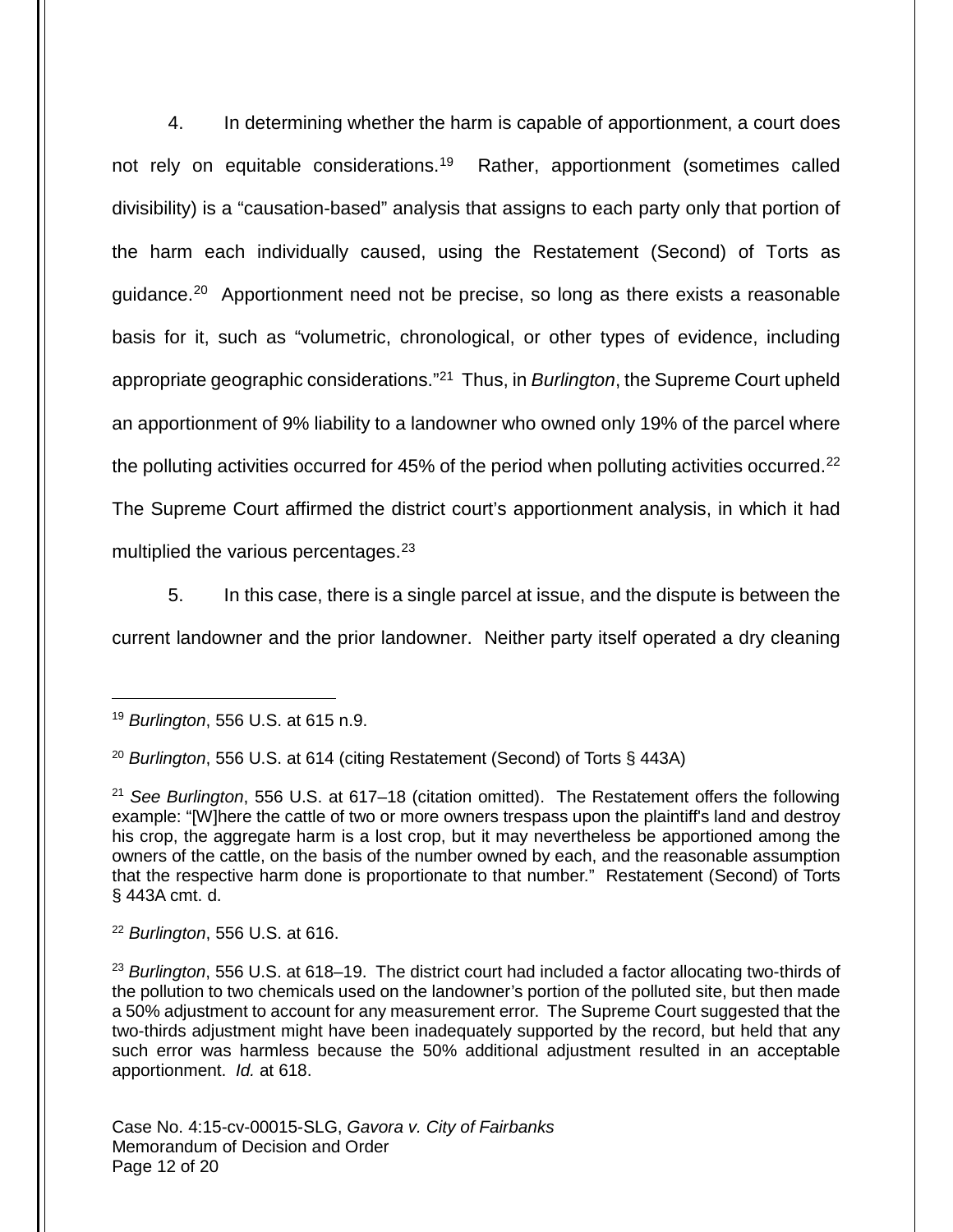operation. Percentage of land ownership therefore does not provide a sufficient basis for apportionment.

6. The environmental contamination at issue in this case was ongoing from approximately 1961 through 2001, when dry cleaners were operating on the Property. The City owned the Property for this entire period, and Gavora was the master leaseholder for approximately 65% of that period (from roughly 1975 through 2001). As the Court found above, a substantial majority of the contamination was caused by the Annex operations from 1975 through 2001 when the City owned the Property and Gavora was the master leaseholder.

7. A causation-based analysis to apportion responsibility is inappropriate in this case, where neither party was directly responsible for the contamination. The Court specifically rejects the City's position that it should not bear any responsibility for the contamination at the Annex from 1975 to 2001. The City owned the Property throughout that time. Shifting all responsibility to Gavora solely because it was the master leaseholder during that time is unwarranted, particularly given that no evidence was presented that Gavora knew of the contamination or potential for contamination by its subtenants prior to its receipt of the PRP letter from ADEC in 2009.<sup>[24](#page-12-0)</sup>

8. The City has not met its burden of proving that a reasonable basis for apportionment exists. The Court therefore finds that the parties are jointly and severally liable for the total amount of the recoverable response costs.

<span id="page-12-0"></span><sup>&</sup>lt;sup>24</sup> See infra, note [34.](#page-15-0)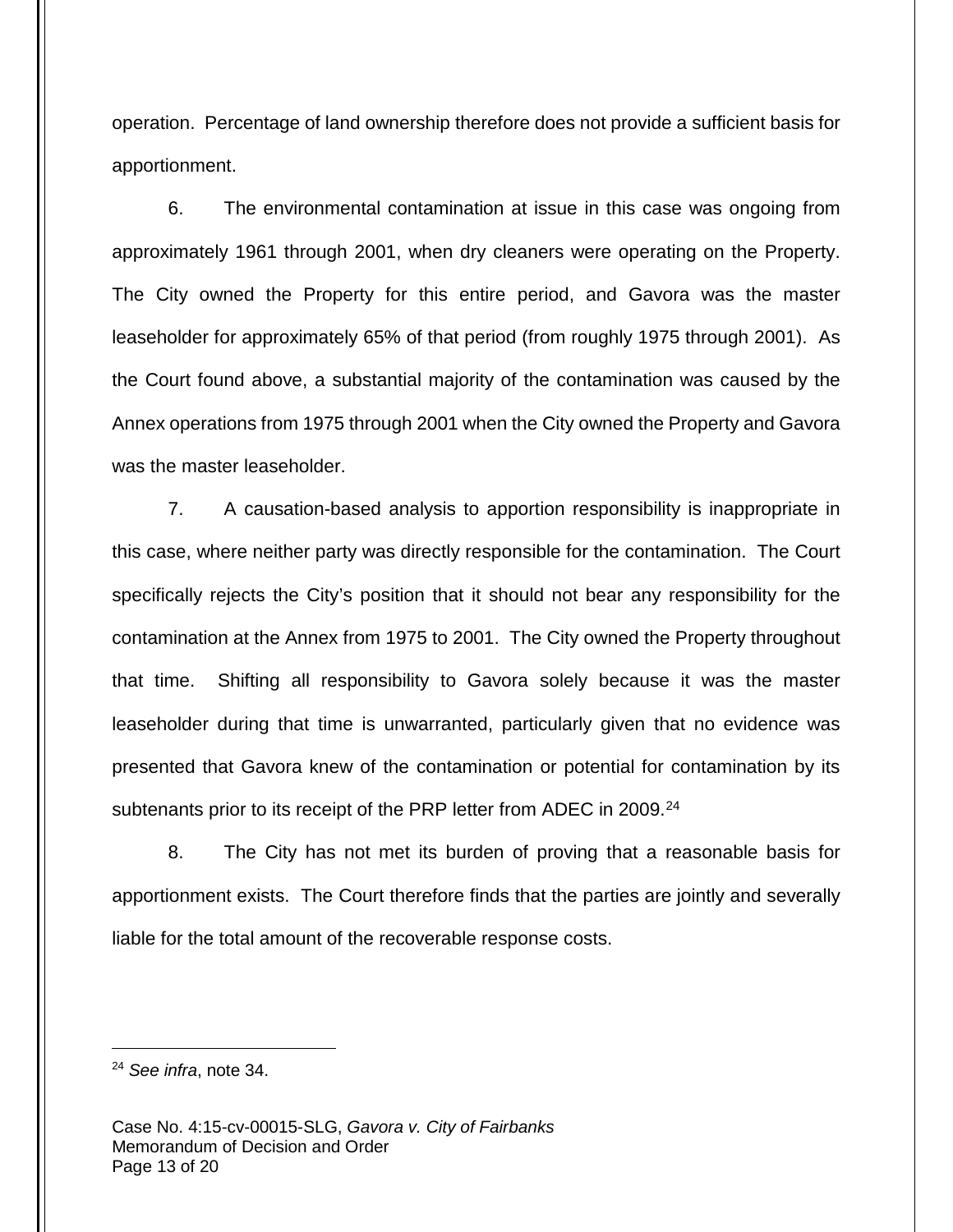#### B. Contribution Pursuant to Section 113(f)

9. Section 113(f)(1) of CERCLA provides that "[a]ny person may seek contribution from any other person who is liable or potentially liable under [§ 107(a)] during or following any civil action under [§ 106] or under [§ 107]."<sup>[25](#page-13-0)</sup> Contribution, also known as equitable allocation, is available even when apportionment of liability is not,  $26$ so that a defendant in a § 107(a) action "could blunt any inequitable distribution of costs by filing a § 113(f) counterclaim."<sup>[27](#page-13-2)</sup> As noted above, the City filed such a counterclaim in its Second Amended Answer. In ruling on such a claim, a court relies on "such equitable factors as the court determines are appropriate."[28](#page-13-3)

10. The Court finds that Gavora, which operated the Property as the master leaseholder when discharges occurred, is a responsible party under CERCLA.<sup>[29](#page-13-4)</sup>

11. The Court has "discretion to decide what factors ought to be considered," but the Ninth Circuit has endorsed the use of the so-called Gore factors.<sup>[30](#page-13-5)</sup> The Gore factors include: (1) the ability of the parties to demonstrate that their contribution to a discharge, release, or disposal of a hazardous waste can be distinguished; (2) the amount

<span id="page-13-0"></span> $25$  42 U.S.C. § 9614(f)(1).

 $\overline{a}$ 

<span id="page-13-1"></span><sup>26</sup> Burlington, 556 U.S. at 615 n.9.

<span id="page-13-2"></span> $27$  United States v. Atl. Research Corp., 551 U.S. 128, 140 (2007).

<span id="page-13-3"></span><sup>28</sup> 42 U.S.C. § 9613(f)(1).

<span id="page-13-4"></span> $29$  See 42 U.S.C. § 9607(a)(1); see also Carson Harbor Vill., Ltd. v. Unocal Corp., 270 F.3d 863, 870–71 (9th Cir. 2001) (en banc)).

<span id="page-13-5"></span> $30$  Boeing Co. v. Cascade Corp., 207 F.3d 1177, 1187 (9th Cir. 2000) ("Some courts use what are called 'Gore factors'" but "[t]he trial court is . . . not limited to the Gore factors."). The Gore factors were "named after a failed attempt to amend CERCLA," and would have listed the Gore factors in the statute as the basis for allocating liability. Id.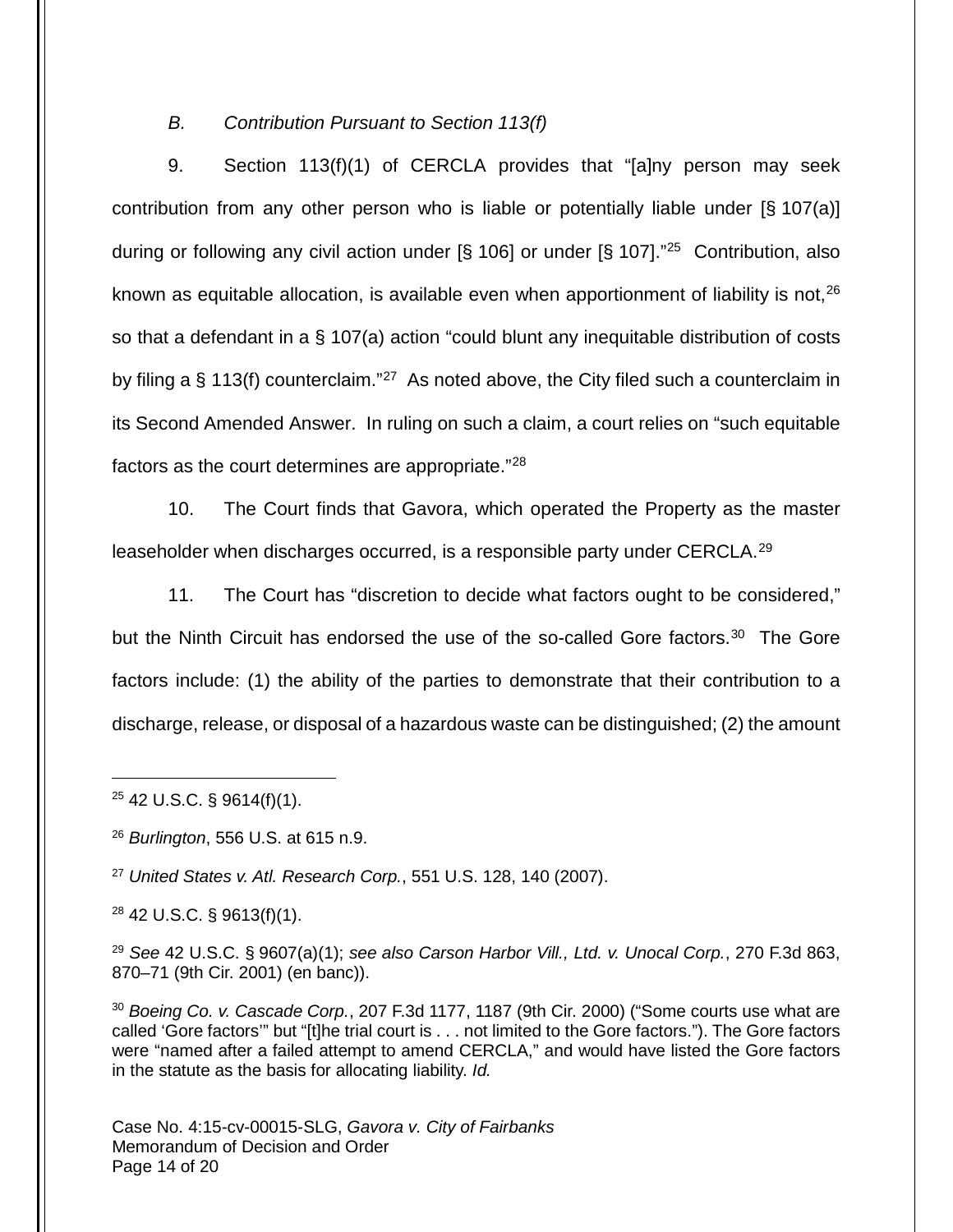of the hazardous waste involved; (3) the degree of toxicity of the hazardous waste involved; (4) the degree of involvement by the parties in the generation, transportation, treatment, storage, or disposal of the hazardous waste; (5) the degree of care exercised by the parties with respect to the hazardous waste concerned, taking into account the characteristics of such hazardous waste; and (6) the degree of cooperation by the parties with Federal, State, or local officials to prevent any harm to the public health or the environment.<sup>[31](#page-14-0)</sup> But "as is typical with multi-factor tests, . . . [m]ost of the Gore factors, unfortunately, fail to assist in this case."<sup>[32](#page-14-1)</sup> This is particularly so in this case, where neither of the parties before the Court was actively engaged in the polluting activities. A court may also consider other equitable factors, such as "the financial resources of the liable parties; the extent of the benefit that the parties received from the hazardous waste disposal practices; the extent of the parties' knowledge and awareness of the environmental contamination of the site; the efforts made, if any, to prevent environmental harm and the efforts made to settle the case."<sup>[33](#page-14-2)</sup> The Court now addresses each of these factors in turn.

12. The ability of the parties to demonstrate that their contribution to a discharge, release, or disposal of a hazardous waste can be distinguished. As noted above, neither party was able to demonstrate with any degree of precision that their contribution to the discharge of the hazardous waste can be distinguished. The entirety

<span id="page-14-0"></span><sup>&</sup>lt;sup>31</sup> See Kerr–McGee Chem. Corp. v. Lefton Iron & Metal Co., 14 F.3d 321, 326 (7th Cir. 1994) (setting out factors).

<span id="page-14-1"></span><sup>&</sup>lt;sup>32</sup> Boeing, 207 F.3d at 1187 (citation omitted).

<span id="page-14-2"></span><sup>33</sup> United States v. Davis, 31 F. Supp. 2d 45, 63 (D.R.I. 1998), aff'd, 261 F.3d 1 (1st Cir. 2001).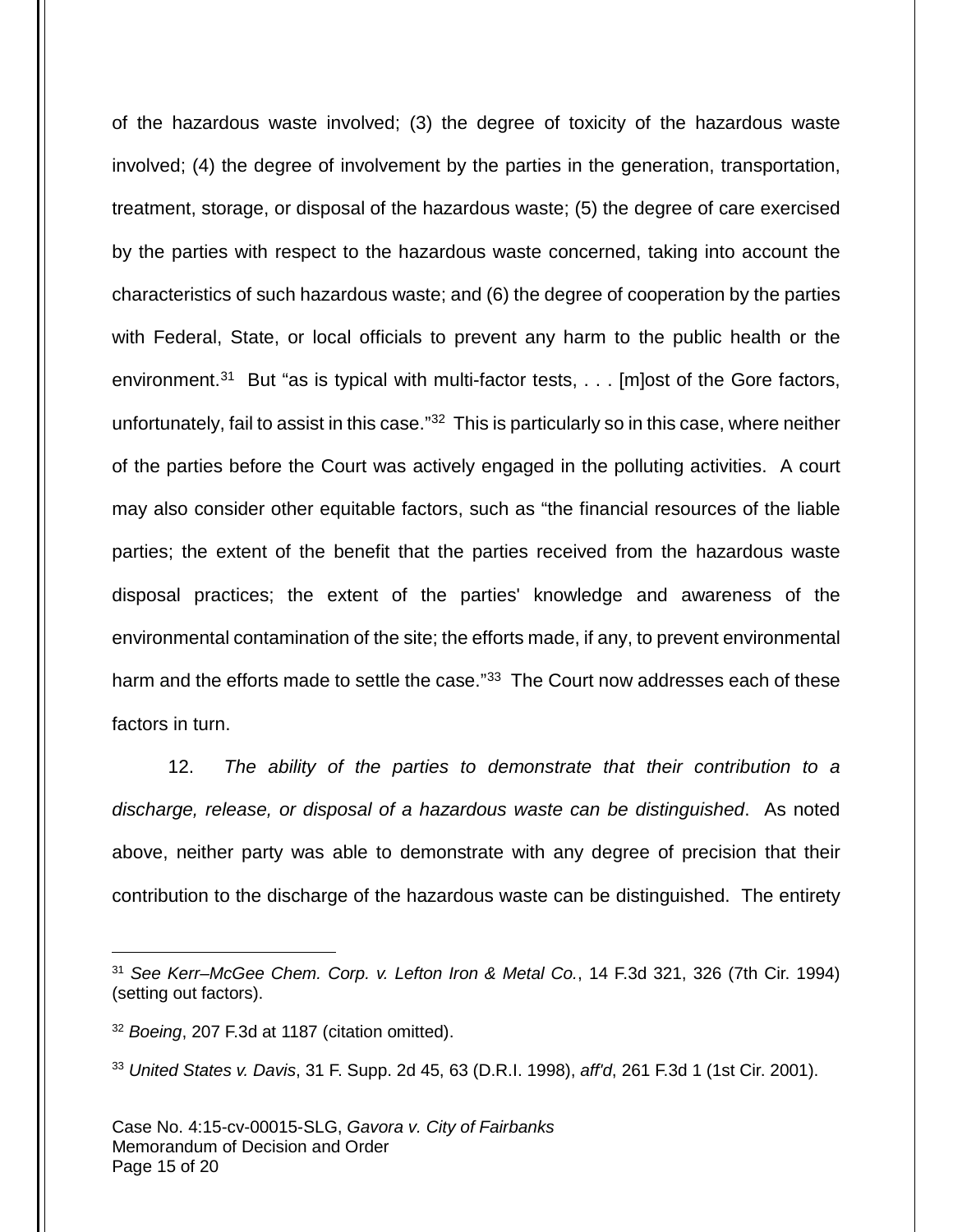<span id="page-15-0"></span>of the contamination here is an "orphan share," in that the contamination was caused by non-parties to this action who are unknown, insolvent, defunct, or dead. [34](#page-15-1)

13. The amount of the hazardous waste involved. The hazardous waste consists of concentrations of PCEs and TCEs at levels above ADEC soil and groundwater cleanup levels which extend off the Property to the north.

13. The degree of toxicity of the hazardous waste involved. The degree of toxicity was most pronounced within the Annex, particularly inside the restaurant now located there. This factor appears most relevant when there are two types of discharges by two distinct actors, and one discharge is more toxic than the other. This factor is therefore only marginally helpful in this case, if at all.

15. The degree of involvement by the parties in the generation, transportation, treatment, storage, or disposal of the hazardous waste. Neither party was directly involved in the generation, transportation, treatment, storage, or disposal of the hazardous waste.

16. The degree of care exercised by the parties with respect to the hazardous waste concerned, taking into account the characteristics of such hazardous waste. The Court has found that the City was aware of, or at least should have been aware of, the likelihood of hazardous waste at the Property as early as 1999, but did not inform Gavora

<span id="page-15-1"></span> $34$  As the Ninth Circuit has explained, "[u]nder § 113(f)(1), the cost of orphan shares is distributed equitably among all PRPs, just as cleanup costs are." Pinal Creek Grp. v. Newmont Min. Corp., 118 F.3d 1298, 1303 (9th Cir. 1997), overruled on other grounds by Kotrous v. Goss-Jewett Co., 523 F.3d 924, 933 (9th Cir. 2008); cf. Bedford Affiliates v. Sills, 156 F.3d 416, 430 (2d Cir. 1998) (affirming district court's assignment of 5% liability to the property owner and 5% contingent liability to master leaseholder when neither was directly responsible for discharge), overruled on other grounds by W.R. Grace & Co.-Conn. v. Zotos Int'l, Inc., 559 F.3d 85, 90 (2d Cir. 2009).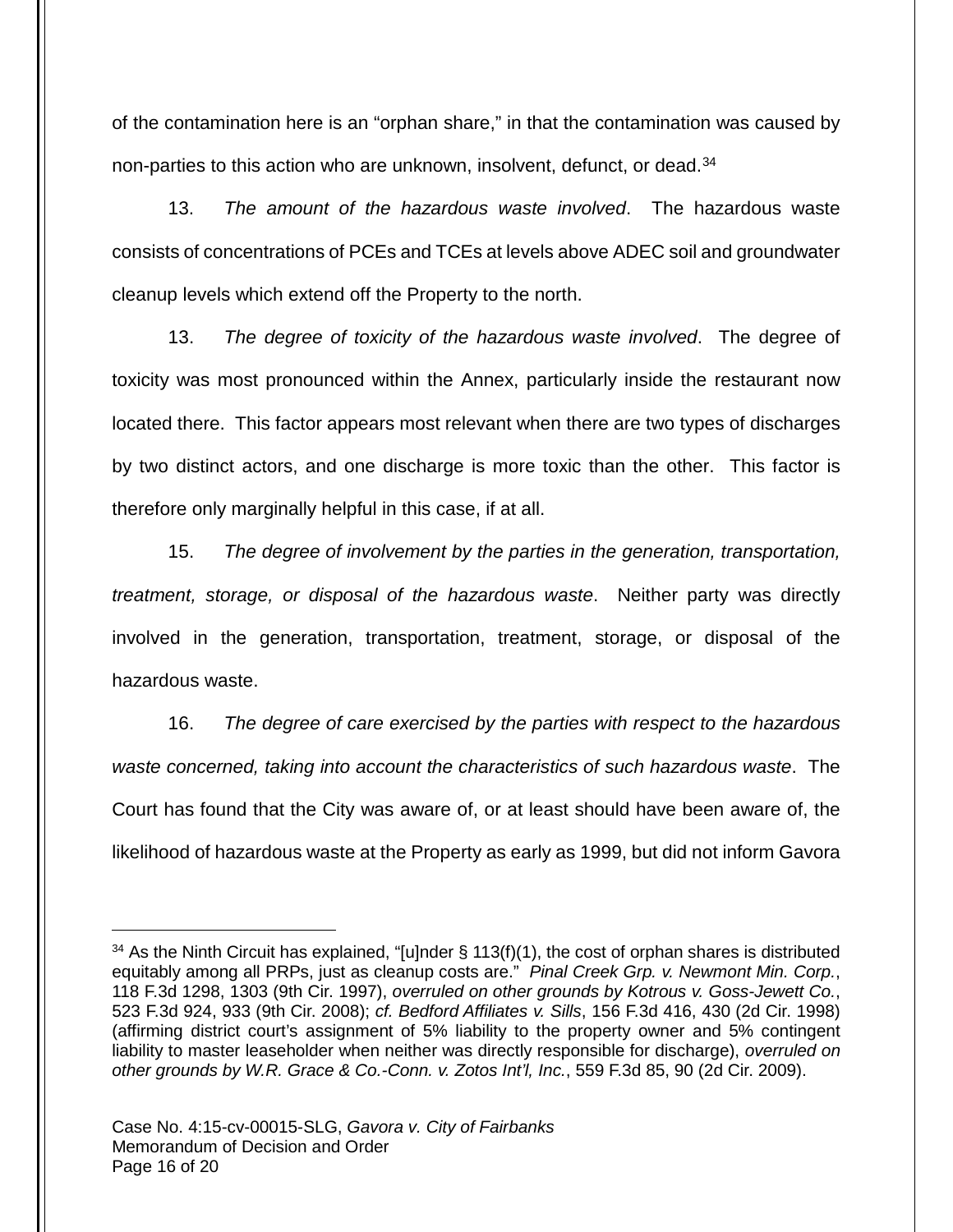of that likelihood prior to Gavora's purchase of the Property. This evidences a low degree of care exercised by the City, particularly in relation to the health and safety of persons working inside the Annex. Gavora, for its part, did not undertake any environmental testing of the Property at the time of purchase, but rather bought the Property "as is." However, since receiving notice of the hazardous waste in 2009, Gavora has taken considerable steps, albeit not with all due haste, to remedy the impact of the hazardous waste.

17. The degree of cooperation by the parties with Federal, State, or local officials to prevent any harm to the public health or the environment. Gavora has demonstrated that it has cooperated with the State upon learning of the contamination, particularly in acting to prevent harm to people within the Annex. For its part, the City promptly communicated with ADEC after receiving the PRP letter, but it failed to provide ADEC with the information it had acquired when working on Fairview Manor about the likelihood of contamination originating at the Property.

18. The financial resources of the liable parties. Both parties have sufficient financial resources to remediate.

19. The extent of the benefit that the parties received from the hazardous waste disposal practices. Each party economically benefited from the dry cleaning operations on the Property, as detailed in the Findings of Fact, above. Going forward, Gavora, as the present landowner, will receive the greatest benefit from the completion of remediation efforts.[35](#page-16-0)

<span id="page-16-0"></span> $35$  Cf. Yankee Gas Servs. Co. v. UGI Utils., Inc., 852 F. Supp. 2d 229, 248-49 (D. Conn. 2012) (assigning liability to a landowner not directly involved in polluting activities because that owner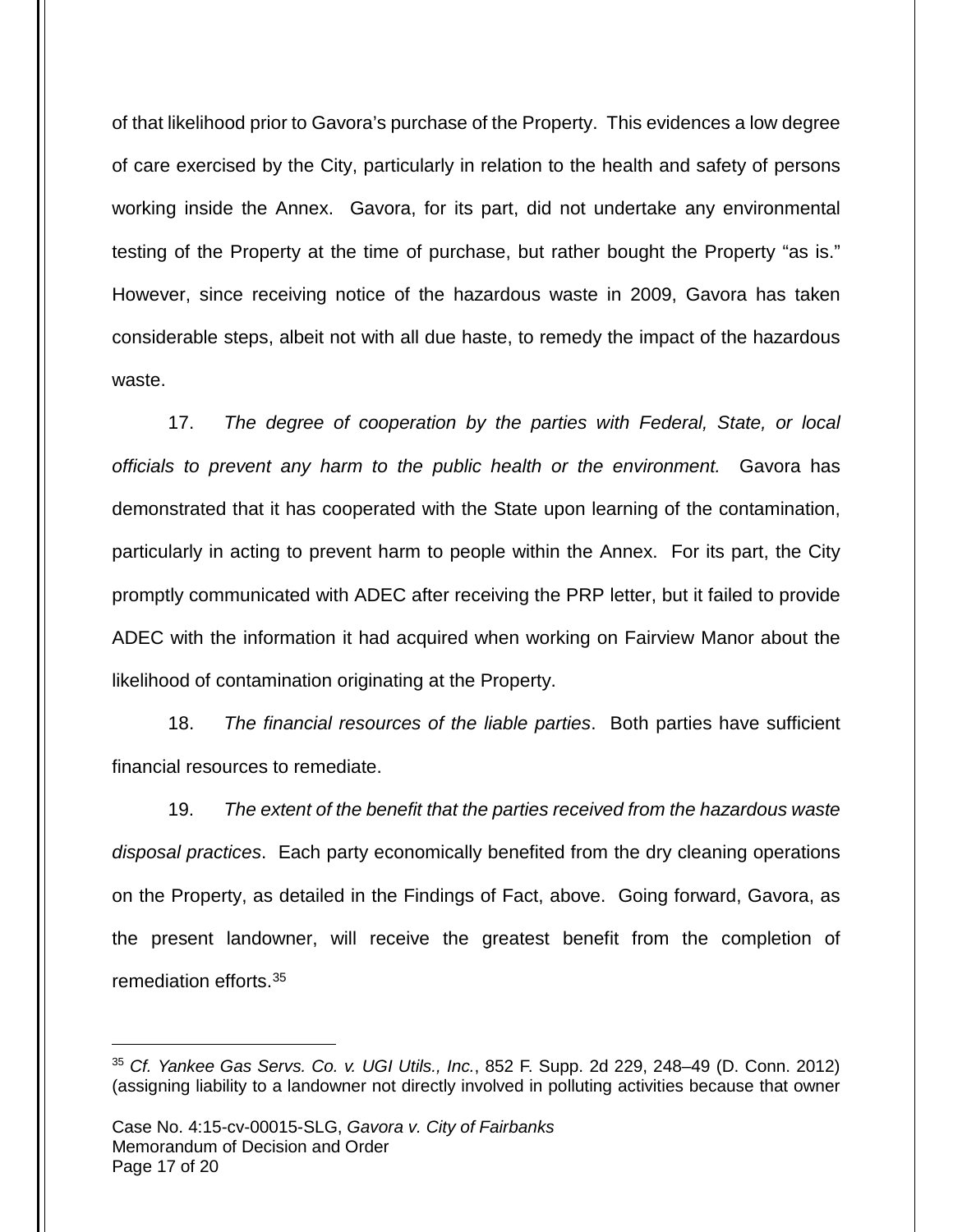20. The extent of the parties' knowledge and awareness of the environmental contamination of the site. The City was aware of, or should have been aware of, the contamination as early as 1999. The City disregarded the health and safety of its citizens and visitors that frequented its commercial property by failing to take appropriate action to alert Gavora and others to the likely contamination at the Property. Gavora appears to have first learned of the contamination in approximately 2009 upon notice from ADEC.

21. The efforts made, if any, to prevent environmental harm. Neither party made efforts to prevent the environmental harm while the dry cleaners were operating, although the City should have done so upon learning of the contamination, presumably in 1999. The Court does not find that the paving of the Property in 1975 by Gavora prevented environmental harm, nor was there any evidence that Gavora intended for the paving to prevent such harm.

22. The efforts made to settle the case. The parties unsuccessfully attempted a mediation.

23. Based on these equitable considerations, the Court gives the greatest weight to (1) the fact that the City learned, or should have learned, of the contamination no later than 1999, yet failed to inform Gavora or others of that fact either at that time, or at the time of the sale to Gavora in 2002, or at any other time, thereby potentially endangering the health of Fairbanks' citizens and visitors; (2) Gavora has made substantial efforts to remediate upon learning of the contamination, whereas the City has not yet paid anything toward the remediation; (3) it is inequitable to hold Gavora

<sup>&</sup>quot;stands to benefit from cleanup at the site").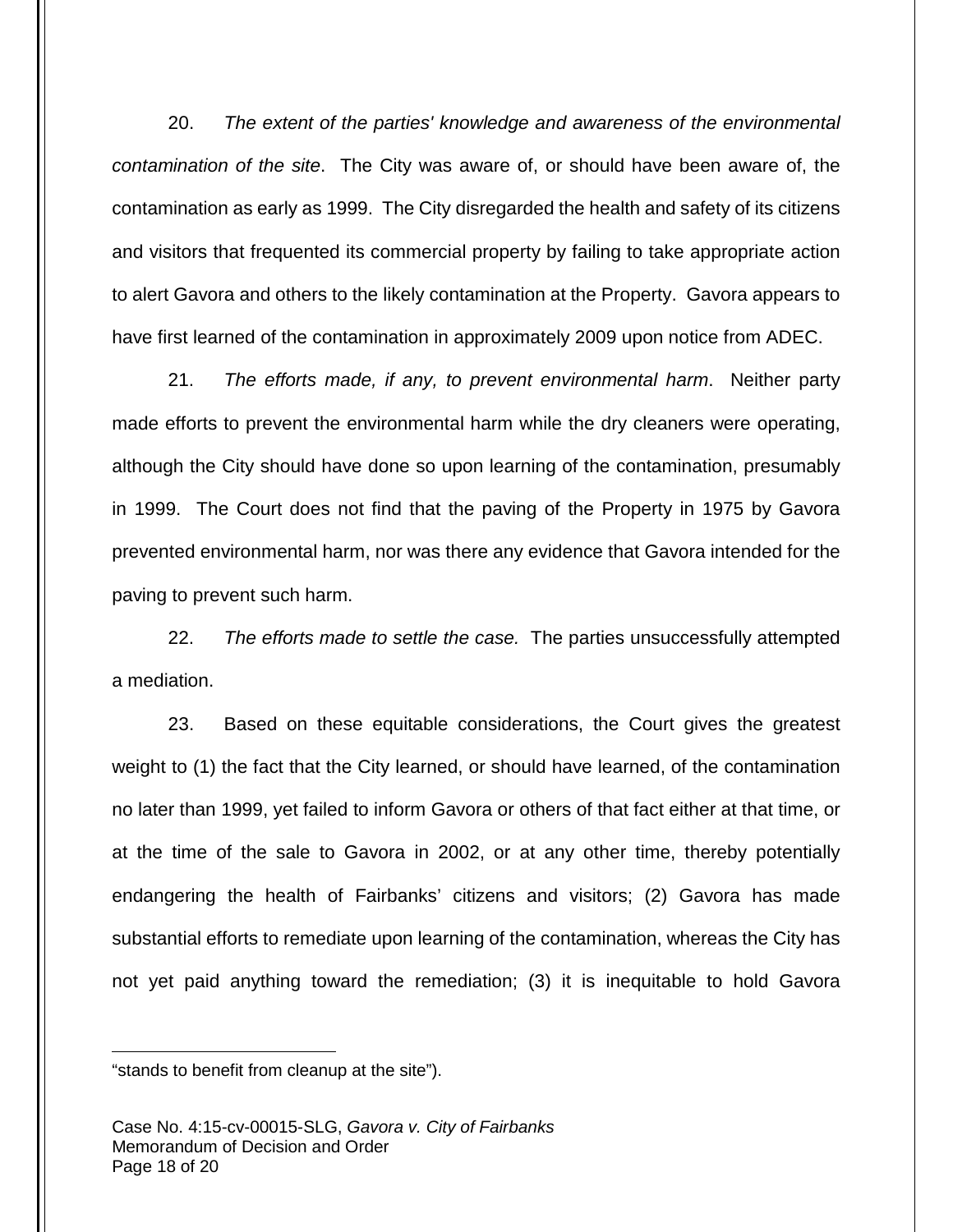responsible for the contamination prior to approximately 1975, but the Court cannot effectively apportion the contamination; and (4) the fact that Gavora, as the current owner, obtains a far greater benefit from the remediation of the Property than the City.

24. Based on the foregoing, the Court finds that it is equitable to allocate to the City responsibility for **55%** of the recoverable response costs, or \$95,745, and to allocate to Gavora responsibility for **45%** of the recoverable response costs, the remaining \$78,337.

C. Declaratory Relief

25. The Court also holds that, pursuant to CERCLA  $\S$  113(g)(2), Gavora is entitled to declaratory relief as to the City's liability under § 107(a) for future response costs. CERCLA provides that in any § 107(a) action, "the court shall enter a declaratory judgment on liability for response costs . . . ."<sup>[36](#page-18-0)</sup> The Ninth Circuit has held that "if a plaintiff successfully establishes liability for the response costs sought in the initial cost-recovery action, it is entitled to a declaratory judgment on present liability that will be binding on future cost-recovery actions."<sup>[37](#page-18-1)</sup> To be recoverable, however, such future costs must be both necessary and consistent with the National Contingency Plan.<sup>[38](#page-18-2)</sup>

26. The Court finds that declaratory relief is appropriate as to the allocation of future recoverable response costs and applies the same equitable considerations to

<span id="page-18-0"></span> $36$  42 U.S.C. § 9613(g)(2).

1

<span id="page-18-1"></span><sup>37</sup> City of Colton v. Am. Promotional Events, Inc.-West, 614 F.3d 998, 1007 (9th Cir. 2010).

<span id="page-18-2"></span>38 See United Alloys, Inc. v. Baker, 797 F. Supp. 2d 974, 1004 (C.D. Cal. 2011). See also Docket 33 at 12–15 (discussing National Contingency Plan).